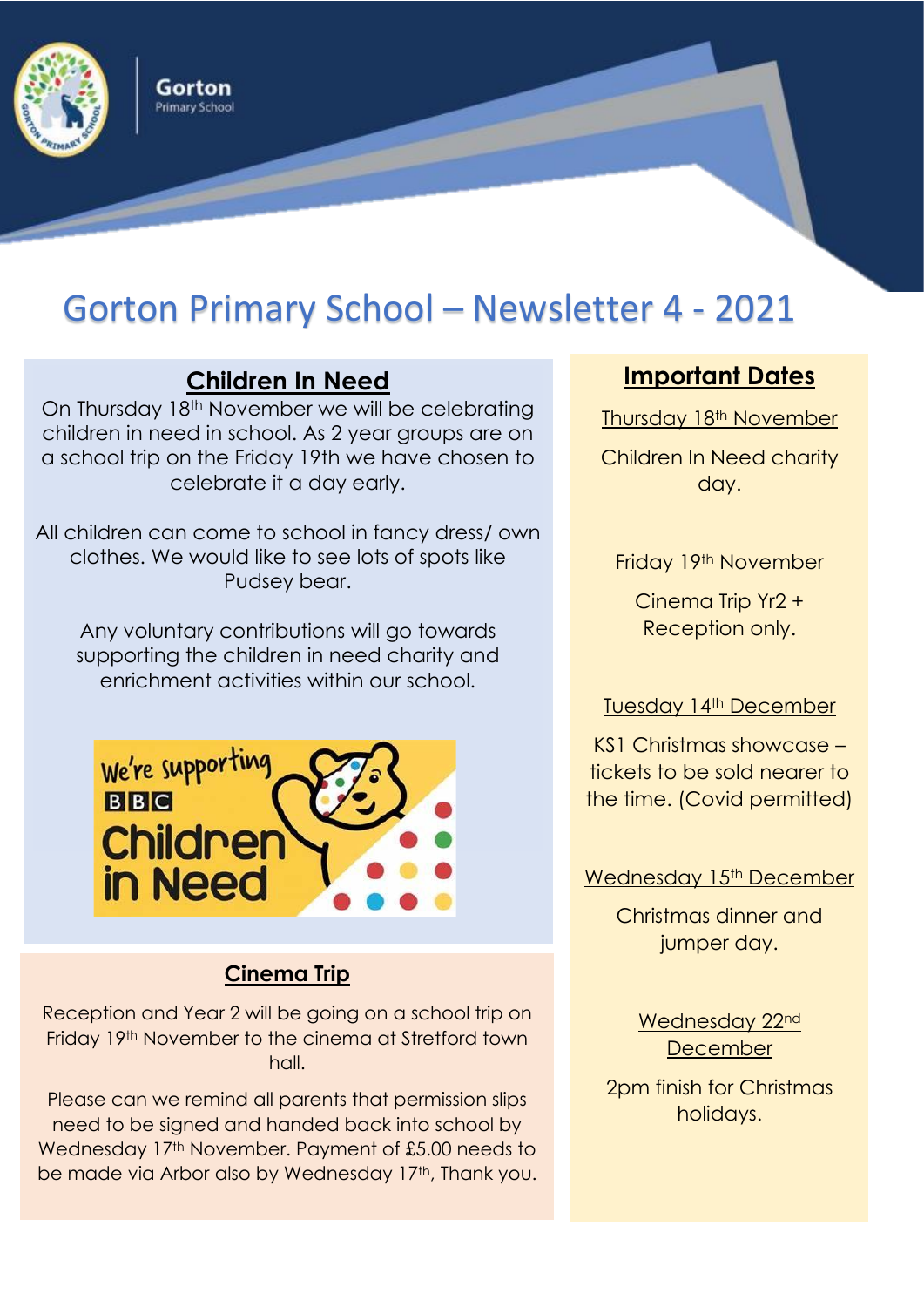

## **Ozzy Awards:**

Gorton Primary School

Value – Ethical

Well done to all our winners this week for our Ozzy awards:

N - Rayyan

R - Mohib

Yr1A - Ibrahim

Yr1B – Khloe-Mae

Yr2K - Jordan

Yr2M - Khadija

Yr3H - Teighan



## **Absence Calls**

Please can we remind all parents that if your child will not be coming to school you need to have left a message on the school phone by 8.50am. There is an automated voicemail option when you dial the number where it will ask you to leave your child`s name, class and reason for absence. Office staff will pick all messages up before class registers are completed every morning, this will ensure your child is not receiving any unauthorised marks affecting their attendance and putting you at risk for a penalty notice.

If we do not have a voicemail staff may have to do a home visit on the day of absence to ensure everything is okay.

## **Car Parking**

Sadly, we have received a number of complaints from local residents regarding parking around school. We know that parking can be difficult however when residents or staff have asked parents to stop parking illegally, some parents have been abusive. Please be aware that we do not tolerate this behaviour. Any requests to park elsewhere is purely because we want to keep the children safe.

Safety of the children is of paramount importance, and we are exploring different options as a school to help improve this. Thank you for your patience and co-operation in this matter.



Road safety